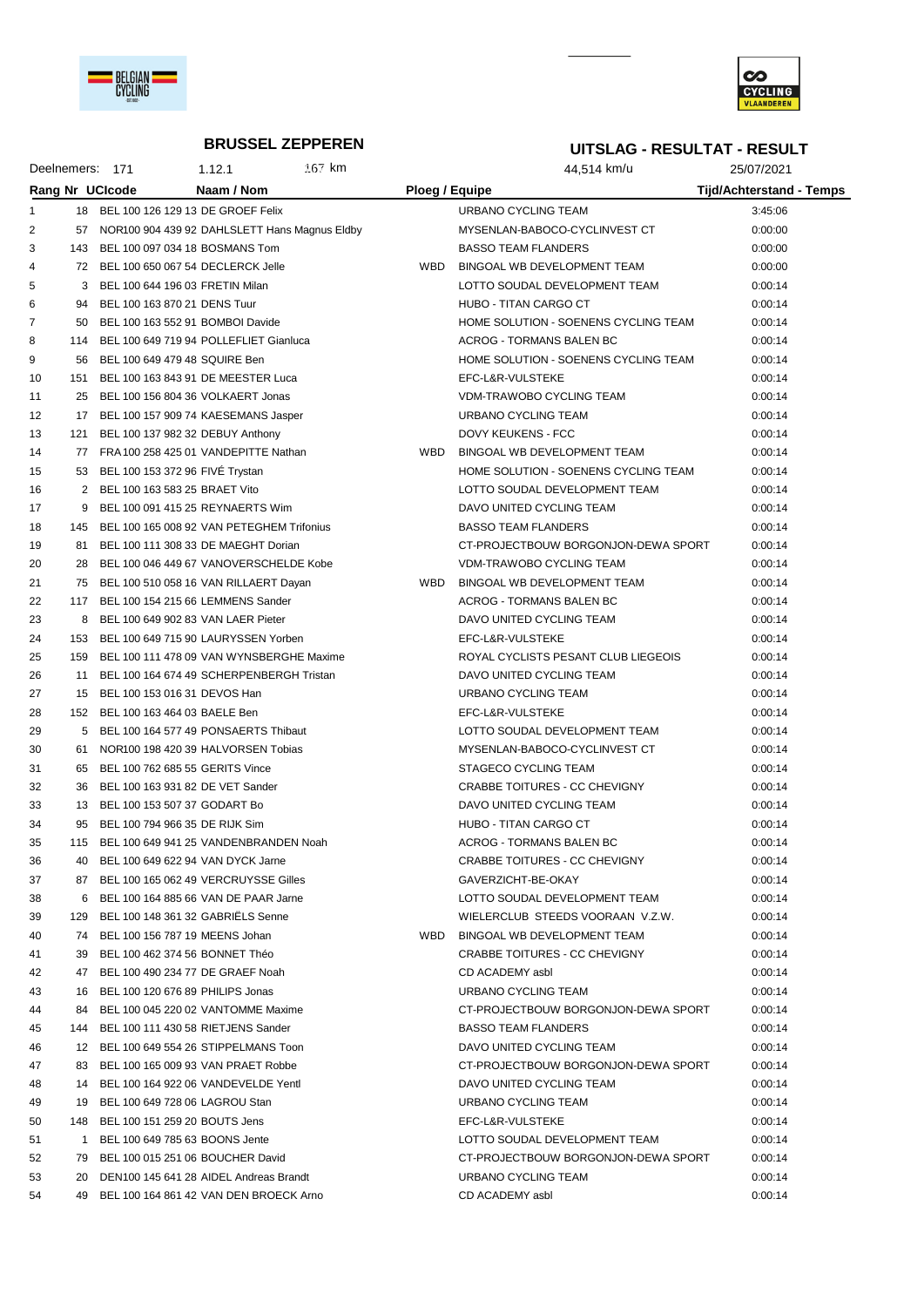

**DNF / Abbandons / Opgaves :**



#### **BRUSSEL ZEPPEREN**

#### **UITSLAG - RESULTAT - RESULT**

Deelnemers: 171 1.12.1 167 km 167 km 44,514 km/u 25/07/2021 **Rang Nr UCIcode Naam / Nom Ploeg / Equipe Tijd/Achterstand - Temps** 55 64 BEL 100 081 241 36 CLÉ Brent STAGECO CYCLING TEAM STAGECO CYCLING TEAM 0:00:14 38 BEL 100 157 926 91 RADOUX Robin CRABBE TOITURES - CC CHEVIGNY 0:00:14 57 141 BEL 100 163 709 54 DANIELS Lars BASSO TEAM FLANDERS 0:00:14 58 163 BEL 100 157 124 65 SCHOTTE Louwrence ASFRA RACING TEAM 6:00:14 10 BEL 100 098 024 38 RAYMACKERS Cedric DAVO UNITED CYCLING TEAM 0:00:14 60 106 BEL 101 067 827 35 GODFROID Olivier And American HEIST CYCLING TEAM (HCT) 0:00:14 33 BEL 100 915 419 14 VANDERVORST Fabian YOUNG CYCLING TALENT D&D 0:00:14 138 BEL 100 161 413 86 SAINTOBIJN Quinten VZW WP DE MOLENSPURTERS MEULEBEKE 0:00:14 136 BEL 100 724 588 79 DECOTTIGNIES Jordy VZW WP DE MOLENSPURTERS MEULEBEKE 0:00:14 41 BEL 100 163 929 80 DETHY Matthis CRABBE TOITURES - CC CHEVIGNY 0:00:14 102 BEL 100 116 924 23 VAN NYEN Bob VP CONSULTING-PRORACE CYCLING TEAM 0:00:14 86 BEL 100 088 207 18 ALLEMAN Wout GAVERZICHT-BE-OKAY 0:00:14 21 GBR100 238 483 41 LEWIS Matthew URBANO CYCLING TEAM 0:00:14 29 BEL 100 158 254 31 BORGERS Gilles YOUNG CYCLING TALENT D&D 0:00:14 51 BEL 100 649 275 38 BERCKMOES Jenno HOME SOLUTION - SOENENS CYCLING TEAM 0:00:14 70 108 BEL 100 164 944 28 VAN GANSEN Sam HEIST CYCLING TEAM (HCT) 0:00:14 157 BEL 100 489 453 72 SCHYNS Tom ROYAL CYCLISTS PESANT CLUB LIEGEOIS 0:00:14 130 BEL 101 013 202 21 KETS Anthony WIELERCLUB STEEDS VOORAAN V.Z.W. 0:00:14 73 BEL 100 650 088 75 GELDERS Gil WBD BINGOAL WB DEVELOPMENT TEAM 0:00:14 116 BEL 100 164 137 94 HAEX Joris ACROG - TORMANS BALEN BC 0:00:14 119 BEL 100 649 847 28 STEVENS Daan ACROG - TORMANS BALEN BC 0:00:14 127 BEL 100 114 272 87 HEYNS Nils WIELERCLUB STEEDS VOORAAN V.Z.W. 0:00:14 98 BEL 100 131 020 54 DE VALCKENEER Sieben HUBO - TITAN CARGO CT 0:00:14 4 BEL 100 164 526 95 PATTYN Steven LOTTO SOUDAL DEVELOPMENT TEAM 0:00:14 22 BEL 100 649 858 39 DEMAN Brem VDM-TRAWOBO CYCLING TEAM 0:00:14 149 BEL 100 161 395 68 CAETHOVEN Kenneth EFC-L&R-VULSTEKE 0:00:14 71 BEL 100 156 749 78 BLOUWE Louis WBD BINGOAL WB DEVELOPMENT TEAM 0:00:14 82 37 BEL 100 156 699 28 DE LIE Axel CRABBE TOITURES - CC CHEVIGNY 0:00:14

 23 BEL 100 098 067 81 VAN DEN BOSSCHE Angelo VDM-TRAWOBO CYCLING TEAM 0:00:14 76 BEL 100 462 348 30 LELEU Audric WBD BINGOAL WB DEVELOPMENT TEAM 0:00:14 85 155 NED100 233 596 04 HASSERT Sven RECOMENT STREET ROYAL CYCLISTS PESANT CLUB LIEGEOIS 0:00:14 86 118 BEL 100 163 598 40 BROUWERS Arno ACROG - TORMANS BALEN BC 0:00:27 87 100 BEL 100 131 193 33 CORNELIS Jonas VP CONSULTING-PRORACE CYCLING TEAM 0:00:27 88 101 BEL 100 164 224 84 JACOBS Owen VP CONSULTING-PRORACE CYCLING TEAM 0:00:27 89 58 BEL 100 163 615 57 CAPPAN Lennert CHANGER MYSENLAN-BABOCO-CYCLINVEST CT 0:00:27 90 96 BEL 100 096 654 26 PEELAERS Jeff HUBO - TITAN CARGO CT CHUBO - TITAN CARGO CT 91 67 BEL 100 145 919 15 SCHOEVAERS Ward STAGECO CYCLING TEAM 67 BEL 100:27 92 120 BEL 100 164 875 56 VANDEN HEEDE Niels **DOVY KEUKENS - FCC CONTRACT SECOLE CONTRACT** OCOC27 59 BEL 100 156 752 81 CASSAERT Loran MYSENLAN-BABOCO-CYCLINVEST CT 0:00:27 26 BEL 100 138 931 11 DIERICKX Anthony VDM-TRAWOBO CYCLING TEAM 0:00:27 66 BEL 100 135 180 43 LEHAEN Dries STAGECO CYCLING TEAM 0:00:42 7 BEL 100 649 993 77 VAN RYCKEGHEM Lars LOTTO SOUDAL DEVELOPMENT TEAM 0:01:56 89 BEL 100 147 415 56 VERFAILLIE Arne GAVERZICHT-BE-OKAY 0:01:56

 BEL 100 649 943 27 TEERLINCK Alexander VDM-TRAWOBO CYCLING TEAM 27 BEL 100 647 060 54 STALMANS Jasper VDM-TRAWOBO CYCLING TEAM BEL 100 145 980 76 DE CAERLÉ Gino YOUNG CYCLING TALENT D&D BEL 100 650 016 03 GOYVAERTS Ibo YOUNG CYCLING TALENT D&D BEL 100 154 125 73 GORIS Arne YOUNG CYCLING TALENT D&D 34 BEL 100 741 758 80 VANHERCK Stijn YOUNG CYCLING TALENT D&D BEL 100 649 366 32 JANSE Stef YOUNG CYCLING TALENT D&D BEL 100 165 116 06 VINCENT Johan CRABBE TOITURES - CC CHEVIGNY GBR100 239 142 21 PORTSMOUTH Tom CD ACADEMY asbl BEL 100 649 734 12 BUDENAERS Thomas CD ACADEMY asbl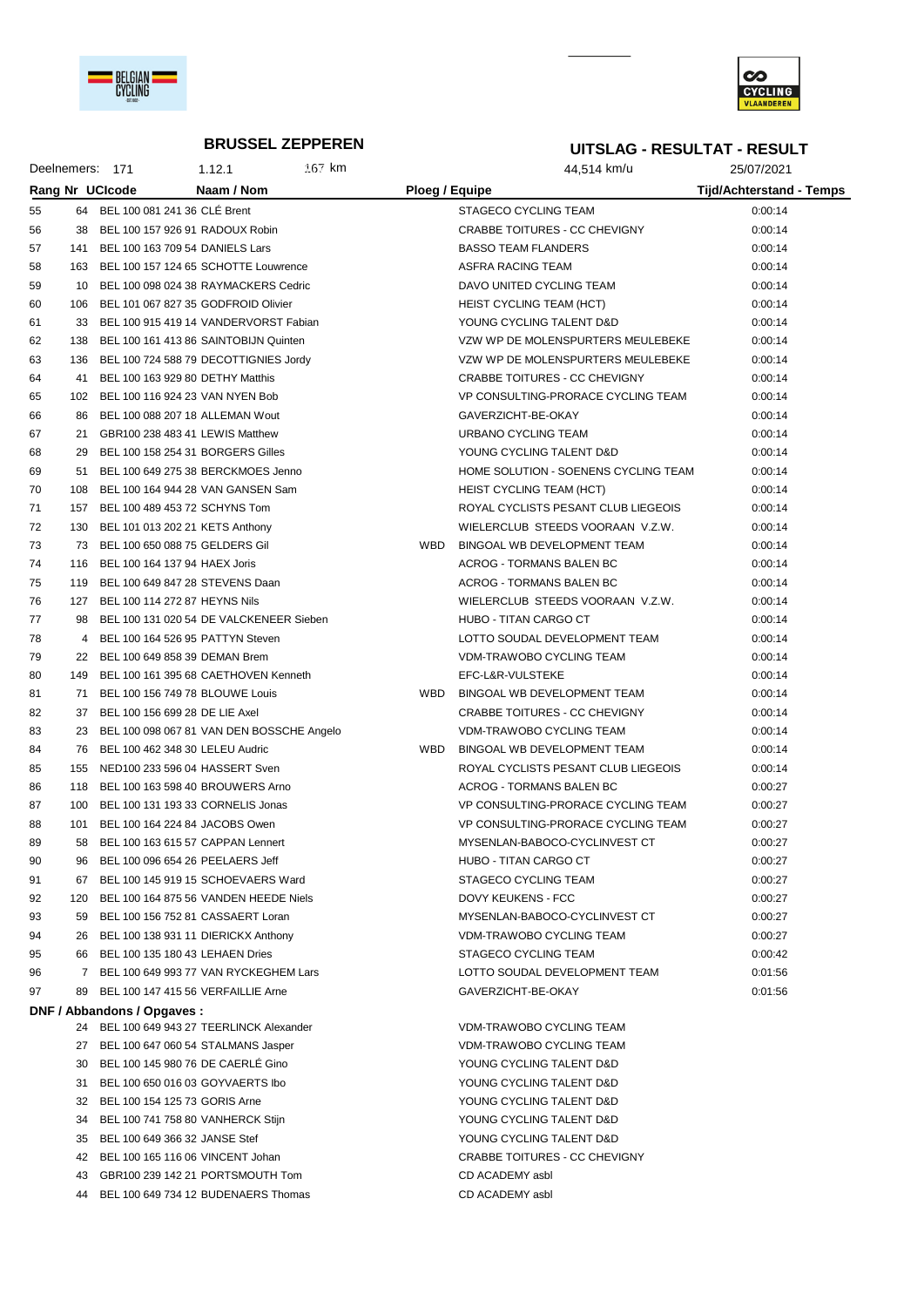

Deelnemers: 171



25/07/2021

# **BRUSSEL ZEPPEREN**

 $1.12.1$ 

167 km

# **UITSLAG - RESULTAT - RESULT**

44,514 km/u

| Rang Nr UCIcode |                                       | Naam / Nom                                     | Ploeg / Equipe |                                      | Tijd/Achterstand - Temps |
|-----------------|---------------------------------------|------------------------------------------------|----------------|--------------------------------------|--------------------------|
|                 | 45 BEL 100 107 799 16 BERO Sean       |                                                |                | CD ACADEMY asbl                      |                          |
| 46              |                                       | BEL 100 539 053 08 HAMELRYCKX Tom              |                | CD ACADEMY asbl                      |                          |
| 48              | BEL 100 163 652 94 CLOUX Antoine      |                                                |                | CD ACADEMY asbl                      |                          |
| 52              |                                       | BEL 100 164 994 78 VAN MULDERS Brent           |                | HOME SOLUTION - SOENENS CYCLING TEAM |                          |
| 54              |                                       | BEL 100 649 842 23 DEWEIRDT Siebe              |                | HOME SOLUTION - SOENENS CYCLING TEAM |                          |
| 55              |                                       | BEL 100 649 695 70 VAN PETEGEM Axandre         |                | HOME SOLUTION - SOENENS CYCLING TEAM |                          |
| 60              |                                       | BEL 100 649 871 52 VAN LOOVEREN Thijs          |                | MYSENLAN-BABOCO-CYCLINVEST CT        |                          |
| 62              |                                       | NOR100 155 037 15 SVENDSEN Simen Nordahl       |                | MYSENLAN-BABOCO-CYCLINVEST CT        |                          |
| 63              |                                       | NZL 100 221 943 88 O'DONNELL Bailey            |                | MYSENLAN-BABOCO-CYCLINVEST CT        |                          |
| 68              |                                       | BEL 100 153 489 19 VANDENBROECK Yarno          |                | STAGECO CYCLING TEAM                 |                          |
| 69              |                                       | BEL 100 149 209 07 OFFERMANS Michiel           |                | STAGECO CYCLING TEAM                 |                          |
|                 | 70 BEL 100 163 182 12 JORDENS Jarno   |                                                |                | STAGECO CYCLING TEAM                 |                          |
| 78              |                                       | BEL 100 135 154 17 VAN RYMENANT Gillian        |                |                                      |                          |
|                 |                                       |                                                |                | CT-PROJECTBOUW BORGONJON-DEWA SPORT  |                          |
| 80              | BEL 100 164 117 74 GOSSEYE Milan      |                                                |                | CT-PROJECTBOUW BORGONJON-DEWA SPORT  |                          |
| 82              |                                       | BEL 100 148 156 21 WILLAERTS Niels             |                | CT-PROJECTBOUW BORGONJON-DEWA SPORT  |                          |
| 85              |                                       | BEL 100 095 491 27 DERVEAUX Niels              |                | GAVERZICHT-BE-OKAY                   |                          |
| 88              |                                       | BEL 100 842 696 41 NOREILDE Kobe               |                | GAVERZICHT-BE-OKAY                   |                          |
| 90              |                                       | BEL 100 649 825 06 DE MAERE Alessio            |                | GAVERZICHT-BE-OKAY                   |                          |
| 91              |                                       | BEL 100 649 691 66 DEJONGHE Kjell              |                | GAVERZICHT-BE-OKAY                   |                          |
| 92              |                                       | BEL 100 099 672 37 BREUGELMANS Michiel         |                | <b>HUBO - TITAN CARGO CT</b>         |                          |
| 93              |                                       | BEL 100 164 939 23 VAN DYCK Ward               |                | <b>HUBO - TITAN CARGO CT</b>         |                          |
| 97              | BEL 100 155 876 78 FUCHS Thimo        |                                                |                | <b>HUBO - TITAN CARGO CT</b>         |                          |
| 99              |                                       | BEL 100 094 049 40 COENEN Dennis               |                | VP CONSULTING-PRORACE CYCLING TEAM   |                          |
|                 | 103 BEL 100 992 104 69 DEPRE Jeroen   |                                                |                | VP CONSULTING-PRORACE CYCLING TEAM   |                          |
|                 | 104 BEL 100 650 075 62 JORDENS Jules  |                                                |                | VP CONSULTING-PRORACE CYCLING TEAM   |                          |
|                 | 105 BEL 100 164 720 95 SOENEN Tomac   |                                                |                | VP CONSULTING-PRORACE CYCLING TEAM   |                          |
|                 | 107 BEL 100 138 035 85 JACOBS Robin   |                                                |                | <b>HEIST CYCLING TEAM (HCT)</b>      |                          |
|                 | 109 BEL 100 110 662 66 DE MEYER Jarne |                                                |                | HEIST CYCLING TEAM (HCT)             |                          |
|                 | 110 BEL 100 899 261 55 MERTENS Thijs  |                                                |                | <b>HEIST CYCLING TEAM (HCT)</b>      |                          |
|                 |                                       | 111 BEL 100 649 376 42 HUYBRECHTS Sander       |                | <b>HEIST CYCLING TEAM (HCT)</b>      |                          |
|                 |                                       | 112 BEL 100 157 511 64 JANSSENS Pieter         |                | HEIST CYCLING TEAM (HCT)             |                          |
|                 | 113 BEL 100 644 197 04 HUYS Branko    |                                                |                | ACROG - TORMANS BALEN BC             |                          |
|                 |                                       | 122 BEL 100 163 463 02 BAEKELAND Cedric        |                | DOVY KEUKENS - FCC                   |                          |
|                 |                                       | 123 BEL 100 760 667 74 VERCOUILLIE Victor      |                | DOVY KEUKENS - FCC                   |                          |
|                 | 124 BEL 100 126 827 32 VANDAELE Thijs |                                                |                | DOVY KEUKENS - FCC                   |                          |
|                 |                                       | 125 BEL 100 164 067 24 GELDHOF Wannes          |                | DOVY KEUKENS - FCC                   |                          |
|                 | 126 BEL 100 913 919 66 CORIJN Gianni  |                                                |                | DOVY KEUKENS - FCC                   |                          |
|                 |                                       | 128 BEL 100 145 985 81 VERCAMMEN Jeroen        |                | WIELERCLUB STEEDS VOORAAN V.Z.W.     |                          |
|                 | 131 BEL 100 816 292 21 DANIELS Toon   |                                                |                | WIELERCLUB STEEDS VOORAAN V.Z.W.     |                          |
|                 |                                       | 132 BEL 100 649 933 17 SNIJDERS Wiebe          |                | WIELERCLUB STEEDS VOORAAN V.Z.W.     |                          |
|                 |                                       | 133 BEL 100 098 560 89 DE MEYER Senne          |                | WIELERCLUB STEEDS VOORAAN V.Z.W.     |                          |
|                 |                                       | 134 BEL 100 163 517 56 BEUSELINCK Gilles       |                | VZW WP DE MOLENSPURTERS MEULEBEKE    |                          |
|                 |                                       | 137 BEL 100 164 566 38 PLANCKAERT Jens         |                | VZW WP DE MOLENSPURTERS MEULEBEKE    |                          |
|                 |                                       | 139 BEL 100 127 303 23 VAN OOSTHUYZE Mathias   |                | VZW WP DE MOLENSPURTERS MEULEBEKE    |                          |
|                 |                                       | 140 BEL 101 157 811 03 ZWAENEPOEL Matteo       |                | VZW WP DE MOLENSPURTERS MEULEBEKE    |                          |
|                 | 142 BEL 100 156 686 15 BAUTERS Arne   |                                                |                | <b>BASSO TEAM FLANDERS</b>           |                          |
|                 |                                       | 146 BEL 100 649 364 30 VERBEECK Calvin         |                | <b>BASSO TEAM FLANDERS</b>           |                          |
|                 |                                       | 156 BEL 100 149 436 40 QUERTINMONT Corentin    |                | ROYAL CYCLISTS PESANT CLUB LIEGEOIS  |                          |
| 158             | BEL 100 164 133 90 HAAS Martin        |                                                |                | ROYAL CYCLISTS PESANT CLUB LIEGEOIS  |                          |
|                 |                                       | 160 BEL 100 491 611 96 CHOFFRAY Gauthier       |                | ROYAL CYCLISTS PESANT CLUB LIEGEOIS  |                          |
| 161             |                                       | BEL 100 462 365 47 DE CRAECKER Gianni          |                | ROYAL CYCLISTS PESANT CLUB LIEGEOIS  |                          |
|                 | 162 BEL 100 158 555 41 DUBOIS Foeke   |                                                |                | ASFRA RACING TEAM                    |                          |
|                 |                                       | 164 BEL 100 034 000 34 VAN COMPERNOLLE Kenneth |                | ASFRA RACING TEAM                    |                          |
|                 |                                       | 165 BEL 100 163 101 28 VAN COMPERNOLLE Jason   |                | ASFRA RACING TEAM                    |                          |